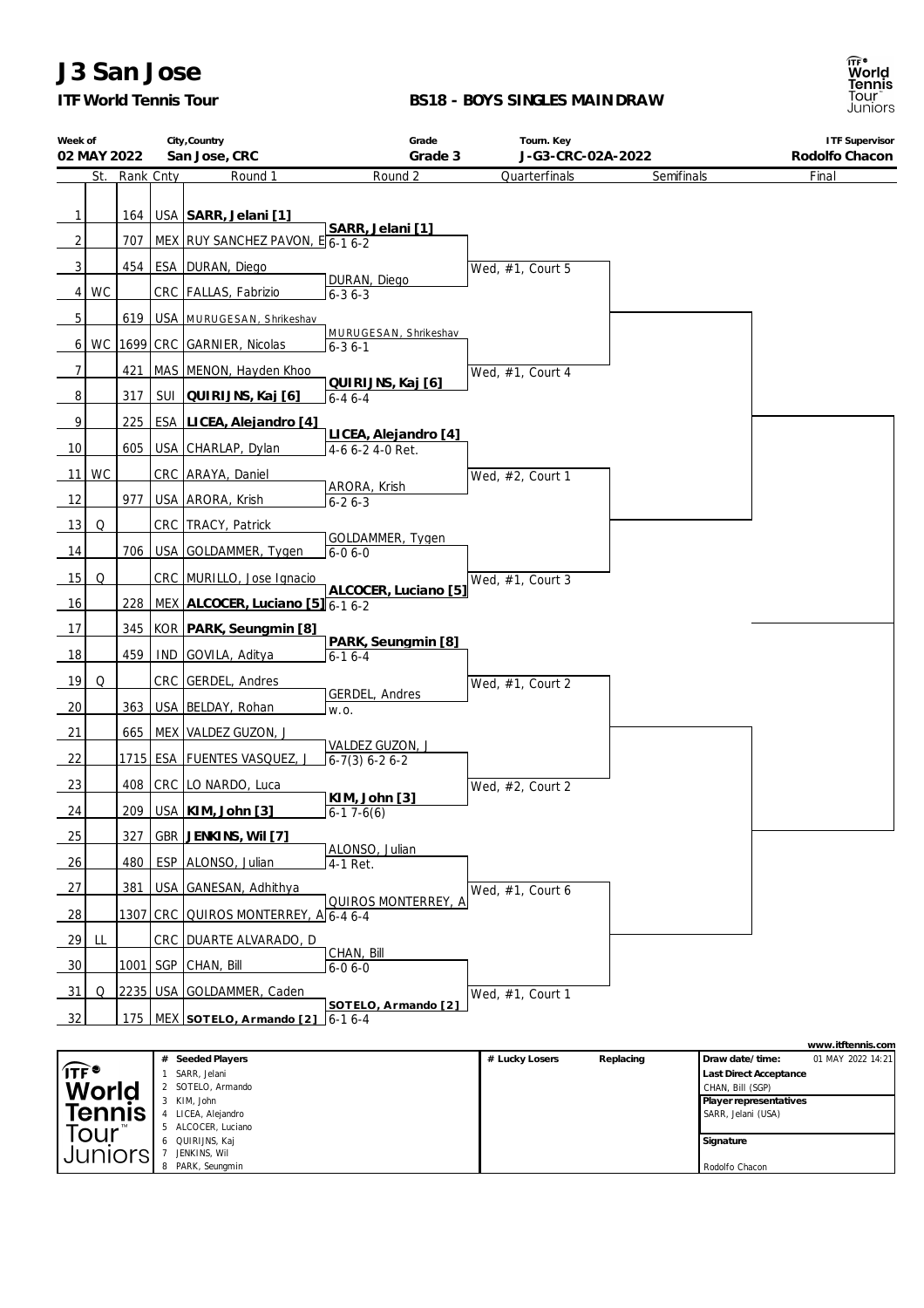*ITF World Tennis Tour*

8 DUTTA, Maya

**Juniors** 

7 GOLDSMITH WEINREICH, Paloma

#### **GS18 - GIRLS SINGLES MAINDRAW**



**Signature** Rodolfo Chacon

| Week of                  |                         |                               | City, Country                      | Grade                                     | Tourn. Key          |            | <b>ITF Supervisor</b>                                          |
|--------------------------|-------------------------|-------------------------------|------------------------------------|-------------------------------------------|---------------------|------------|----------------------------------------------------------------|
| 02 MAY 2022              |                         |                               | San Jose, CRC                      | Grade 3                                   | J-G3-CRC-02A-2022   |            | Rodolfo Chacon                                                 |
|                          | St.                     | Rank Cnty                     | Round 1                            | Round 2                                   | Quarterfinals       | Semifinals | Final                                                          |
|                          |                         |                               |                                    |                                           |                     |            |                                                                |
| $\mathbf{1}$             |                         |                               | 156   PUR   PEREZ, Natalia [1]     | PEREZ, Natalia [1]                        |                     |            |                                                                |
| $\overline{2}$           |                         |                               | 732   USA   LIN, Sabrina           | $6 - 46 - 1$                              |                     |            |                                                                |
| 3                        |                         |                               | 578   USA GRIGORAS, Patricia       |                                           | Wed, $#3$ , Court 1 |            |                                                                |
| 4                        |                         |                               | 1882 CAN AUSMAN, Sierra            | <b>GRIGORAS, Patricia</b><br>$6 - 26 - 4$ |                     |            |                                                                |
|                          |                         |                               |                                    |                                           |                     |            |                                                                |
| 5                        |                         |                               | 2564 CRC GALLEGOS, Lucia           | ROBERTSON, Emily                          |                     |            |                                                                |
| 6                        |                         |                               | 1028   USA   ROBERTSON, Emily      | $6 - 22 - 66 - 2$                         |                     |            |                                                                |
| 7                        | Q                       |                               | BRA DE PAULA LIBERATTI, R          |                                           | Wed, #2, Court 6    |            |                                                                |
| 8                        |                         |                               | 366   MEX   FANTINI, Natalia [5]   | FANTINI, Natalia [5]<br>6-0 6-1           |                     |            |                                                                |
| 9                        |                         |                               | 347   KOR   CHOI, Onyu [4]         |                                           |                     |            |                                                                |
| 10                       | Q                       |                               | USA   WEBSTER, Sophia              | CHOI, Onyu [4]<br>$7-56-0$                |                     |            |                                                                |
|                          |                         |                               |                                    |                                           |                     |            |                                                                |
| 11                       | Q                       |                               | 2044 SVK VAVROVA, Yasmin           | VAVROVA, Yasmin                           | Wed, #3, Court 4    |            |                                                                |
| $12$ WC                  |                         |                               | CRC RICO MORAN, A                  | $6 - 26 - 1$                              |                     |            |                                                                |
| 13                       |                         |                               | 1017 USA DARYAIE, Sofia            | ZHOU, Xintong                             |                     |            |                                                                |
| 14                       |                         |                               | 606 CHN ZHOU, Xintong              | $6 - 07 - 5$                              |                     |            |                                                                |
| 15                       |                         |                               | 2564 CRC CHAVES, Mariana           |                                           | Wed, #2, Court 5    |            |                                                                |
| 16                       |                         |                               | 520   USA   DUTTA, Maya [8]        | DUTTA, Maya [8]<br>$6 - 16 - 1$           |                     |            |                                                                |
| 17                       | 394                     |                               |                                    |                                           |                     |            |                                                                |
|                          |                         |                               | CHI GOLDSMITH WEINREICH, P [7]     | SIMMERING, B                              |                     |            |                                                                |
|                          |                         |                               | 18 WC 2361 USA SIMMERING, B        | $6 - 26 - 1$                              |                     |            |                                                                |
| 19                       |                         |                               | 1075 USA RUSSELL, Alden            | RUSSELL, Alden                            | Wed, $#2$ , Court 3 |            |                                                                |
| WC<br>20                 |                         |                               | CRC RODRIGUEZ CHANTO, M6-26-3      |                                           |                     |            |                                                                |
| 21                       |                         |                               | 596   DEN   MALMKJAER, E           |                                           |                     |            |                                                                |
| 22                       | Q                       |                               | USA AYTOYAN, Maria                 | MALMKJAER, E<br>$2-66-46-1$               |                     |            |                                                                |
|                          |                         |                               |                                    |                                           |                     |            |                                                                |
| 23                       |                         |                               | 535 CRC ALFARO, Nicole             | JANG, Gaeul [3]                           | Wed, #3, Court 2    |            |                                                                |
| 24                       |                         |                               | 268   KOR   JANG, Gaeul [3]        | $6 - 36 - 1$                              |                     |            |                                                                |
| 25                       |                         |                               | 372 USA ROLLS, Kaitlyn [6]         | ROLLS, Kaitlyn [6]                        |                     |            |                                                                |
| 26                       |                         |                               | 1976 JAM DIBBS, Katherine          | $6 - 16 - 2$                              |                     |            |                                                                |
| 27                       |                         |                               | 718   AUS   FRASSER KAWARATANI, T  |                                           | Wed, #3, Court 5    |            |                                                                |
| 28                       | WC                      |                               | CRC OBREGON MIRAMBELL, V 6-1 6-2   | FRASSER KAWARATANI, T                     |                     |            |                                                                |
| 29                       |                         |                               | 2719 USA   BOWMAN, Addison         |                                           |                     |            |                                                                |
| 30 <sup>°</sup>          | LL                      |                               | 2896 CRC MOREIRA, Lizmeyl          | BOWMAN, Addison<br>$6 - 06 - 1$           |                     |            |                                                                |
|                          |                         |                               | 1387 USA SCHAFER, Brooke Lynn      |                                           |                     |            |                                                                |
| 31                       |                         |                               |                                    | SCHAFER, Brooke Lynn                      | Wed, #2, Court 4    |            |                                                                |
| 32                       |                         |                               | 196 MEX MARTINEZ HERNANDEZ, M [2]  | $2-67-6(4)6-4$                            |                     |            |                                                                |
|                          |                         |                               |                                    |                                           |                     |            | www.itftennis.com                                              |
| $\widehat{\mathsf{ITF}}$ |                         | $\mathbf{1}$                  | # Seeded Players<br>PEREZ, Natalia |                                           | # Lucky Losers      | Replacing  | 01 MAY 2022 13:35<br>Draw date/time:<br>Last Direct Acceptance |
|                          |                         | MARTINEZ HERNANDEZ, Maria Fer |                                    |                                           |                     |            | BOWMAN, Addison (USA)                                          |
|                          |                         |                               | 3 JANG, Gaeul<br>4 CHOI, Onyu      |                                           |                     |            | Player representatives<br>FANTINI, Natalia (MEX)               |
|                          | World<br>Tennis<br>Tour |                               | 5 FANTINI, Natalia                 |                                           |                     |            |                                                                |
|                          |                         |                               | ROLLS, Kaitlyn                     |                                           |                     |            | Signature                                                      |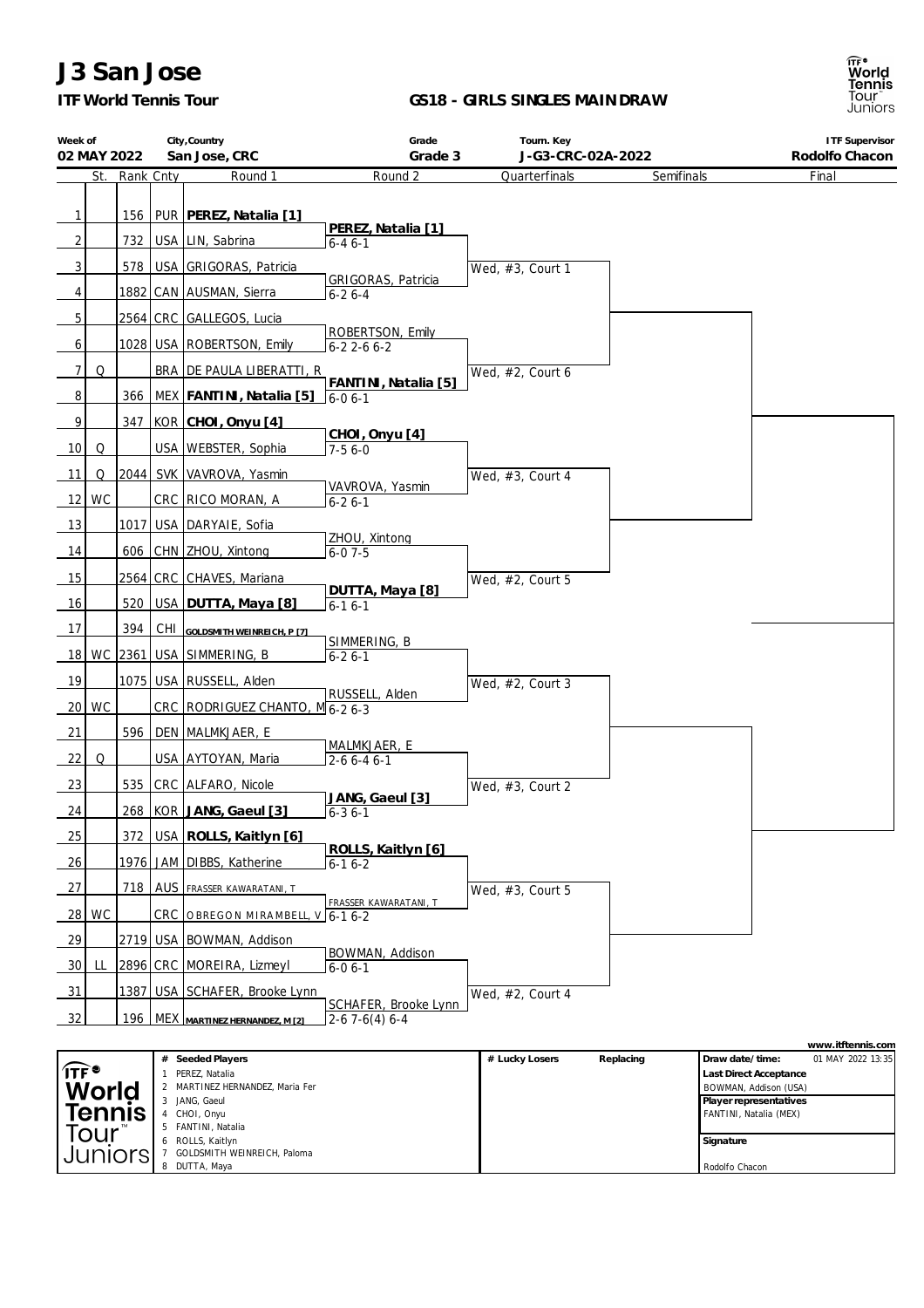## *ITF World Tennis Tour*

#### **BD18 - BOYS DOUBLES MAINDRAW**

| Week of     |            | City, Country |                                                                                                              | Grade                                                   | Tourn. Key          | <b>ITF Supervisor</b> |  |
|-------------|------------|---------------|--------------------------------------------------------------------------------------------------------------|---------------------------------------------------------|---------------------|-----------------------|--|
| 02 MAY 2022 |            |               | San Jose, CRC                                                                                                | Grade 3                                                 | J-G3-CRC-02A-2022   | Rodolfo Chacon        |  |
| St.         | Rank Cnty  |               | Round 1                                                                                                      | Quarterfinals                                           | Semifinals          | Final                 |  |
| 1<br>2      | 175        |               | 228   MEX   ALCOCER, Luciano [1]<br>MEX SOTELO, Armando<br>CRC GERDEL, Andres<br>CRC   RODRIGUEZ, David Jose | ALCOCER, Luciano [1]<br>SOTELO, Armando<br>$6 - 16 - 1$ |                     |                       |  |
| 3           |            |               | CRC   DUARTE ALVARADO, D<br>CRC MURILLO, Jose Ignacio                                                        | CACERES, Andres                                         | Wed, $#3$ , Court 3 |                       |  |
| 4           |            |               | CRC CACERES, Andres<br>2235   USA   GOLDAMMER, Caden                                                         | GOLDAMMER, Caden<br>$6 - 16 - 1$                        |                     |                       |  |
| 5           | 363<br>209 |               | USA   BELDAY, Rohan [3]<br>USA KIM, John                                                                     | LO NARDO, Luca                                          |                     |                       |  |
| 6           | 707        |               | 408   CRC   LO NARDO, Luca<br>MEX RUY SANCHEZ PAVON, Ernesto                                                 | RUY SANCHEZ PAVON, Ernesto<br>W.O.                      |                     |                       |  |
| 7           | 977<br>665 |               | USA ARORA, Krish<br>MEX VALDEZ GUZON, Juan Pablo                                                             | ARORA, Krish                                            | Wed, #4, Court 6    |                       |  |
| 8           |            |               | CRC   GESUMARIA, Nicola<br>CRC TRACY, Patrick                                                                | VALDEZ GUZON, Juan Pablo<br>$6 - 26 - 2$                |                     |                       |  |
| 9           | 480<br>619 |               | ESP   ALONSO, Julian<br>USA MURUGESAN, Shrikeshav                                                            | ALONSO, Julian                                          |                     |                       |  |
| 10          |            |               | CRC ARAYA, Daniel<br>CRC   FALLAS, Fabrizio                                                                  | MURUGESAN, Shrikeshav<br>$7-56-4$                       |                     |                       |  |
| 11          | 459        |               | 1001   SGP   CHAN, Bill<br>IND GOVILA, Aditya                                                                | MENON, Hayden Khoo [4]                                  | Wed, #4, Court 3    |                       |  |
| 12          | 421        |               | MAS MENON, Hayden Khoo [4]<br>345 KOR PARK, Seungmin                                                         | PARK, Seungmin<br>$6 - 37 - 5$                          |                     |                       |  |
| 13          |            |               | 1699 CRC GARNIER, Nicolas<br>1307 CRC QUIROS MONTERREY, Adrian                                               | GOLDAMMER, Tygen                                        |                     |                       |  |
| 14          | 706<br>317 | SUI           | USA GOLDAMMER, Tygen<br>QUIRIJNS, Kaj                                                                        | QUIRIJNS, Kaj<br>$6 - 06 - 1$                           |                     |                       |  |
| 15          |            |               | 454   ESA   DURAN, Diego<br>1715 ESA FUENTES VASQUEZ, J                                                      | GANESAN, Adhithya [2]                                   | Wed, #3, Court 6    |                       |  |
| 16          | 381        |               | USA GANESAN, Adhithya [2]<br>164   USA SARR, Jelani                                                          | SARR, Jelani<br>$6 - 06 - 1$                            |                     |                       |  |